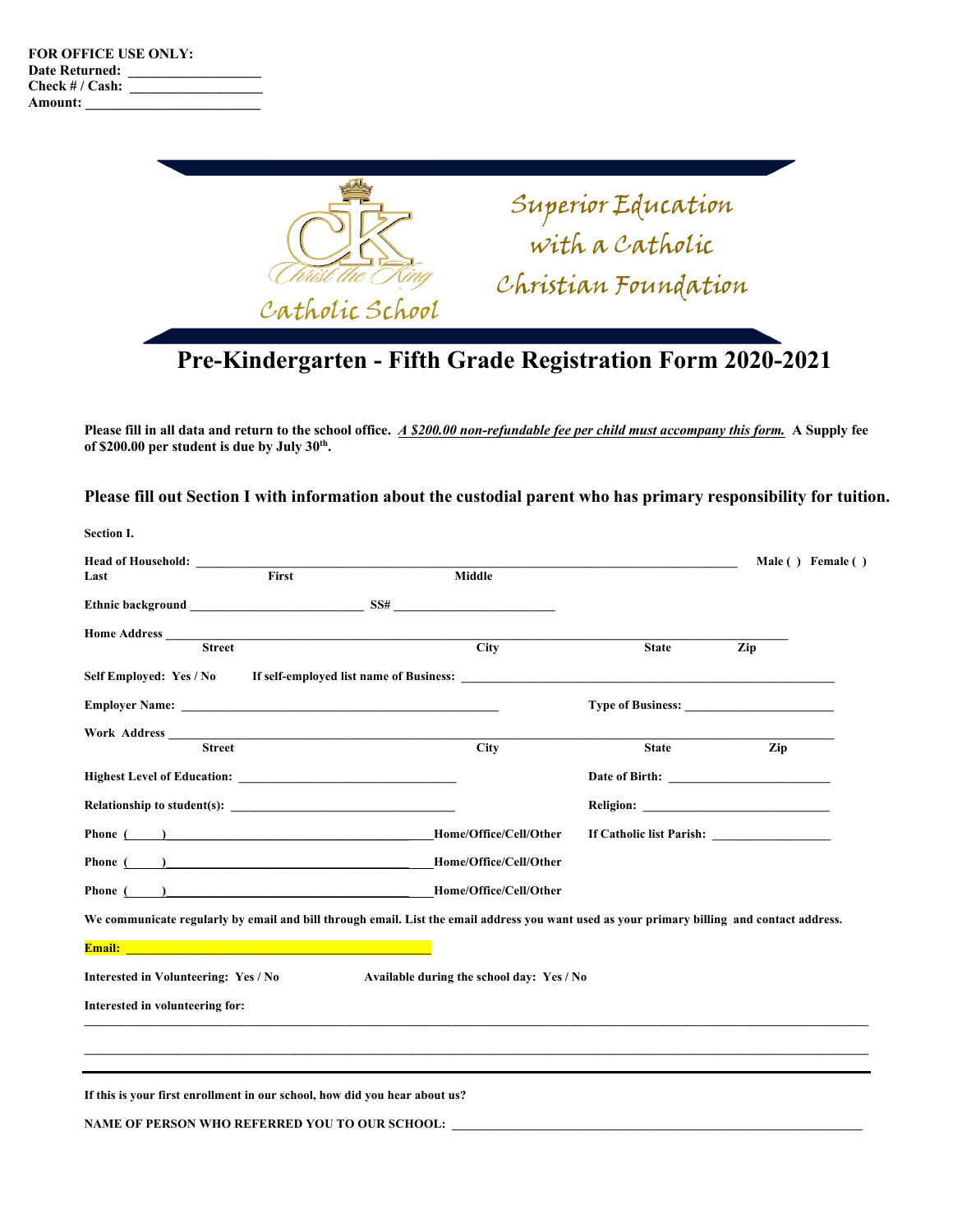# **Please fill out Section II with information about other parent (or person) with whom child resides.**

| <b>Section II.</b>                   |                                                                                              |                                           |              |                   |
|--------------------------------------|----------------------------------------------------------------------------------------------|-------------------------------------------|--------------|-------------------|
|                                      |                                                                                              |                                           |              | Male () Female () |
| Last                                 | First                                                                                        | Middle                                    |              |                   |
|                                      |                                                                                              | Ethnic background SS#                     |              |                   |
| Home Address                         | <u> 1989 - Johann Stein, markin fan de Amerikaansk kommunister (* 1958)</u><br><b>Street</b> | $\overline{\text{City}}$                  | <b>State</b> | Zip               |
|                                      |                                                                                              |                                           |              |                   |
|                                      |                                                                                              |                                           |              |                   |
|                                      |                                                                                              |                                           |              |                   |
|                                      |                                                                                              |                                           |              |                   |
|                                      | <b>Street</b>                                                                                | $\overline{City}$                         | <b>State</b> | Zip               |
|                                      |                                                                                              |                                           |              |                   |
|                                      |                                                                                              |                                           |              |                   |
|                                      |                                                                                              | Phone ( ) Home/Office/Cell/Other          |              |                   |
|                                      |                                                                                              | Phone ( ) Home/Office/Cell/Other          |              |                   |
|                                      |                                                                                              | Phone ( ) Home/Office/Cell/Other          |              |                   |
|                                      |                                                                                              |                                           |              |                   |
| Interested in Volunteering: Yes / No |                                                                                              | Available during the school day: Yes / No |              |                   |
|                                      |                                                                                              |                                           |              |                   |
|                                      |                                                                                              |                                           |              |                   |

# **Please Fill Out Section III with information about Non-Custodial Parent if Applicable.**

| Section III.                                                                                                                                                                                                                        |       |                   |              |                                             |
|-------------------------------------------------------------------------------------------------------------------------------------------------------------------------------------------------------------------------------------|-------|-------------------|--------------|---------------------------------------------|
| Name: $\qquad \qquad$                                                                                                                                                                                                               |       |                   |              | Male () Female ()                           |
| Last                                                                                                                                                                                                                                | First | Middle            |              |                                             |
| Yes / No                                                                                                                                                                                                                            |       |                   |              | Copy of Custody Agreement with registration |
| Home Address $\overline{\qquad \qquad }$<br><b>Street</b>                                                                                                                                                                           |       | $\overline{City}$ | <b>State</b> | Zip                                         |
| Self Employed: Yes / No If self-employed list name of Business:                                                                                                                                                                     |       |                   |              |                                             |
|                                                                                                                                                                                                                                     |       |                   |              |                                             |
|                                                                                                                                                                                                                                     |       |                   |              |                                             |
| <b>Street</b>                                                                                                                                                                                                                       |       | <b>City</b>       | <b>State</b> | Zip                                         |
| <b>Highest Level of Education:</b>                                                                                                                                                                                                  |       |                   |              |                                             |
|                                                                                                                                                                                                                                     |       |                   |              |                                             |
| Email: <u>Alexander and Communications</u> and Communications and Communications and Communications and Communications and Communications and Communications and Communications and Communications and Communications and Communica |       |                   |              |                                             |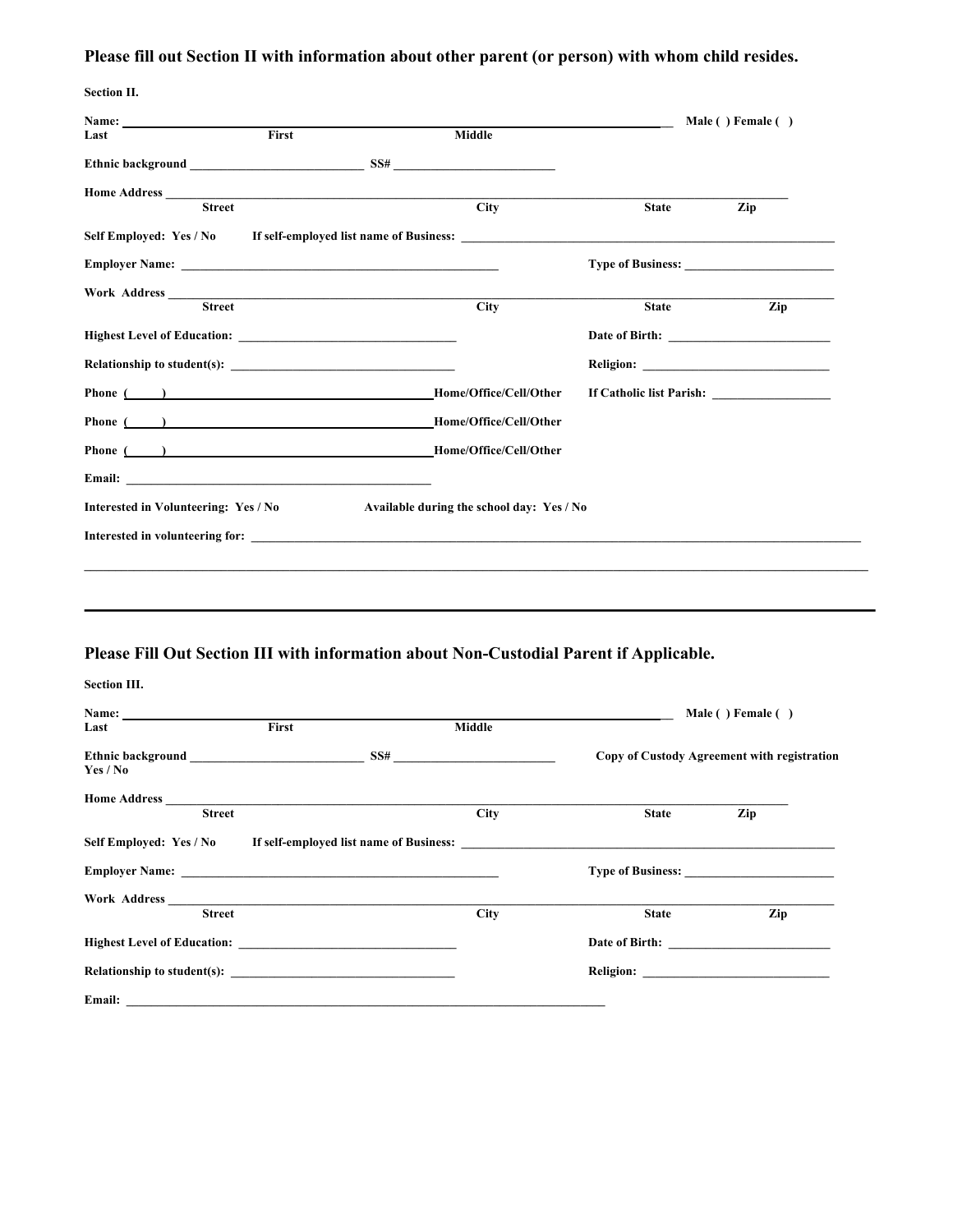#### **Continue with Non-Custodial Parent Information.**

| Phone (<br>$\overline{a}$                                                                                                                                                                                                                                                                                                                     | Home/Office/Cell/Other<br>If Catholic list Parish:      |
|-----------------------------------------------------------------------------------------------------------------------------------------------------------------------------------------------------------------------------------------------------------------------------------------------------------------------------------------------|---------------------------------------------------------|
| Phone (                                                                                                                                                                                                                                                                                                                                       | Home/Office/Cell/Other                                  |
| Phone (<br>$\overline{1}$ and $\overline{1}$ and $\overline{1}$ and $\overline{1}$ and $\overline{1}$ and $\overline{1}$ and $\overline{1}$ and $\overline{1}$ and $\overline{1}$ and $\overline{1}$ and $\overline{1}$ and $\overline{1}$ and $\overline{1}$ and $\overline{1}$ and $\overline{1}$ and $\overline{1}$ and $\overline{1}$ and | Home/Office/Cell/Other                                  |
|                                                                                                                                                                                                                                                                                                                                               | <b>Prefer Email Statements/Communications: Yes / No</b> |
| Interested in Volunteering: Yes / No                                                                                                                                                                                                                                                                                                          | Available during the school day: Yes / No               |
| Interested in volunteering for:                                                                                                                                                                                                                                                                                                               |                                                         |
|                                                                                                                                                                                                                                                                                                                                               |                                                         |
|                                                                                                                                                                                                                                                                                                                                               |                                                         |
|                                                                                                                                                                                                                                                                                                                                               |                                                         |

### **Please fill our Section IV with information about Emergency Contact Information.**

**Section IV.** 

**Please list persons who can be contacted in case of an emergency if parent is not available, and who can check child out of school.**

| Name | Relationship | Phone | <b>Check Out</b> |
|------|--------------|-------|------------------|
|      |              |       | Yes / No         |
|      |              |       | Yes / No         |
|      |              |       | Yes / No         |
|      |              |       | Yes / No         |
|      |              |       | Yes / No         |

**In the event of any accident or illness, the school policy is to notify the child's parents and let the parent provide necessary medical attention. If the school is unable to reach either parent or other individual listed, please specify procedures you wish followed:** 

**\_\_\_\_\_\_\_\_\_\_\_\_\_\_\_\_\_\_\_\_\_\_\_\_\_\_\_\_\_\_\_\_\_\_\_\_\_\_\_\_\_\_\_\_\_\_\_\_\_\_\_\_\_\_\_\_\_\_\_\_\_\_\_\_\_\_\_\_\_\_\_\_\_\_\_\_\_\_\_\_\_\_\_\_\_\_\_\_\_\_\_\_\_\_\_\_\_\_\_\_\_\_\_\_\_\_\_\_\_\_\_\_\_\_\_\_\_\_\_\_\_\_\_\_\_\_ \_\_\_\_\_\_\_\_\_\_\_\_\_\_\_\_\_\_\_\_\_\_\_\_\_\_\_\_\_\_\_\_\_\_\_\_\_\_\_\_\_\_\_\_\_\_\_\_\_\_\_\_\_\_\_\_\_\_\_\_\_\_\_\_\_\_\_\_\_\_\_\_\_\_\_\_\_\_\_\_\_\_\_\_\_\_\_\_\_\_\_\_\_\_\_\_\_\_\_\_\_\_\_\_\_\_\_\_\_\_\_\_\_\_\_\_\_\_\_\_\_\_\_\_\_\_**  $\mathcal{L} = \{ \mathcal{L} = \{ \mathcal{L} = \{ \mathcal{L} = \{ \mathcal{L} = \{ \mathcal{L} = \{ \mathcal{L} = \{ \mathcal{L} = \{ \mathcal{L} = \{ \mathcal{L} = \{ \mathcal{L} = \{ \mathcal{L} = \{ \mathcal{L} = \{ \mathcal{L} = \{ \mathcal{L} = \{ \mathcal{L} = \{ \mathcal{L} = \{ \mathcal{L} = \{ \mathcal{L} = \{ \mathcal{L} = \{ \mathcal{L} = \{ \mathcal{L} = \{ \mathcal{L} = \{ \mathcal{L} = \{ \mathcal{$ 

**Preferred Hospital-**

**Christ the King Catholic School is a mission of our church, and is open to all students regardless of ability to pay. Tuition assistance is granted through an application process and is based on need regardless of religion.** 

**Do you need an application for tuition assistance? Yes / No If yes, please list address \_\_\_\_\_\_\_\_\_\_\_\_\_\_\_\_\_\_\_\_\_\_\_\_\_\_\_\_\_\_\_\_\_\_\_\_\_\_\_\_\_\_\_\_\_\_\_\_\_\_**

**Please be aware that admission is not a guarantee of assistance, but the school makes every effort to ensure all families can afford an education at Christ the King. ------------------------------------------------------------------------------------------------------------------------------------------------------------------------**

 $\mathcal{L} = \{ \mathcal{L} = \{ \mathcal{L} = \{ \mathcal{L} = \{ \mathcal{L} = \{ \mathcal{L} = \{ \mathcal{L} = \{ \mathcal{L} = \{ \mathcal{L} = \{ \mathcal{L} = \{ \mathcal{L} = \{ \mathcal{L} = \{ \mathcal{L} = \{ \mathcal{L} = \{ \mathcal{L} = \{ \mathcal{L} = \{ \mathcal{L} = \{ \mathcal{L} = \{ \mathcal{L} = \{ \mathcal{L} = \{ \mathcal{L} = \{ \mathcal{L} = \{ \mathcal{L} = \{ \mathcal{L} = \{ \mathcal{$ 

### *Tuition Payments*

**Please indicate your billing preferences on your Financial Contract which you will receive when this registration is processed. You may select from a variety of payment plans. Payments for the 2020-2021 school year will begin in July 2020.** 

**\*\*\*\*\*\*\*\*\*\*\*\*\*\*\*\*\*\*\*\*\*\*\*\*\*\*\*\*\*\*\*\*\*\*\*\*\*\*\*\*\*\*\*\*\*\*\*\*\*\*\*\*\*\*\*\*\*\*\*\*\*\*\*\*\*\*\*\*\*\*\*\*\*\*\*\*\*\*\*\*\*\*\*\*\*\*\*\*\*\*\*\*\*\*\*\*\*\*\*\*\*\*\*\*\*\*\*\*\*\*\*\*\***